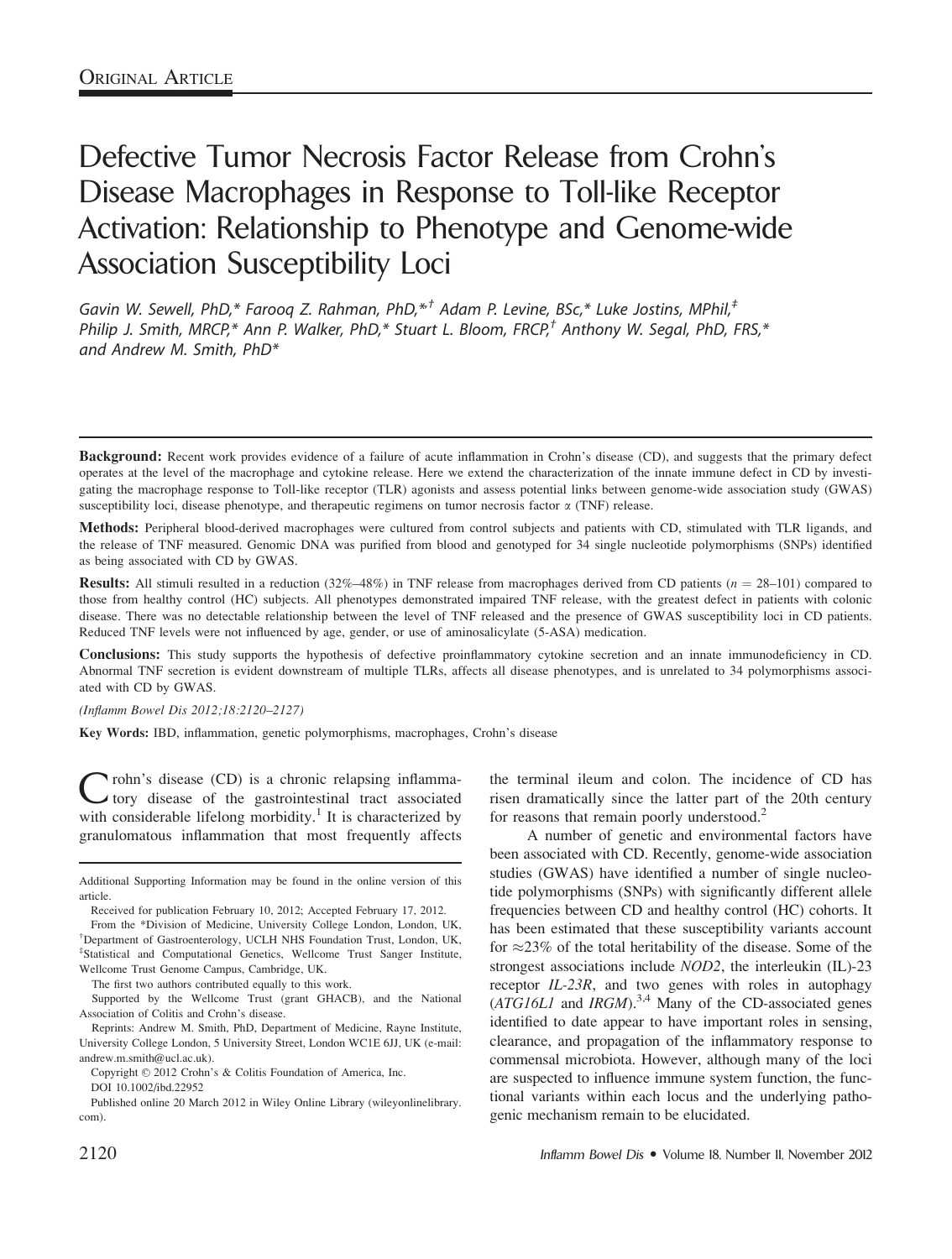Mounting evidence suggests that CD may result from an innate immunodeficiency.<sup>5–7</sup> Although the precise mechanisms responsible for this abnormality remain to be determined, a primary pathogenic defect in the macrophage response to bacteria has recently been shown. Macrophages, the sentinels of the immune system, orchestrate cellular responses against a complex and diverse range of intestinal microbial insults via pattern recognition receptors such as Toll-like receptors (TLRs) and NOD-like receptors (NLRs).<sup>8,9</sup> Macrophage activation through these and other interconnected but subtly distinct signaling pathways induces secretion of inflammatory mediators that recruit and activate other leukocytes from the surrounding microcirculation. It is postulated that the dysregulated macrophage response to bacteria is central to the pathogenesis of CD. A number of recent studies have demonstrated impaired levels of macrophage proinflammatory cytokine release, including tumor necrosis factor- $\alpha$  (TNF), in response to  $E$ .  $\text{coll}$  stimulation.<sup>7,10</sup> Attenuated macrophage proinflammatory cytokine secretion may result in the impaired neutrophil recruitment and bacterial clearance observed in patients with CD. The retention of the undigested bacteria at sites of ingress was proposed to be the driving force for the ensuing chronic inflammatory reaction and granulomatous pathology that characterizes CD.<sup>6,7</sup>

TLRs are transmembrane pathogen pattern recognition receptors expressed by myelomonocytic and epithelial cells.<sup>11</sup> Each TLR recognizes specific bacterial or viral components; key TLRs in the response to bacteria include TLR4, which recognizes lipopolysaccharide (LPS), TLR2, which recognizes lipoteichoic acid, peptidoglycan and the synthetic tripalmitoylated lipopeptide  $PAM<sub>3</sub>CSK<sub>4</sub>$ , and TLR5, which binds to flagellin.<sup>12</sup> Ligand-receptor engagement results in intracellular signaling cascades and the induction of effector responses important for the innate immune defense against microbes. The potential relevance of TLRs in the response to intestinal microbiota is demonstrated by TLR4 knockout mice, which have earlier and more pronounced gastrointestinal bleeding than wildtype mice after administration of dextran sodium sulfate (DSS), which coincided with increased bacterial translocation and impaired neutrophil recruitment.<sup>13</sup> Differential expression of TLRs have been documented in biopsy samples from inflammatory bowel disease (IBD) patients.<sup>14,15</sup> A number of studies have reported associations between TLR4 polymorphisms and  $CD<sub>16</sub>$ <sup>16</sup> although these were not replicated in a recent large GWAS meta-analysis.4

TNF, a potent mediator of inflammation and major target of biological therapy in CD, was chosen as the focus of this study to assess the acute inflammatory response of macrophages following microbial stimulation. In the present study we compared TNF release from CD and HC macrophages after TLR2, TLR4, and TLR5 activation. In addition, we used these results in combination with patient information and SNP genotypes to test for any association between defective proinflammatory responses, inheritable risk factors, and disease phenotype.

#### MATERIALS AND METHODS

#### Patients

Adult patients with definitive diagnoses of CD confirmed using standard diagnostic criteria were recruited from the Gastroenterology Outpatient Clinic at University College London Hospitals NHS Foundation Trust (UCLH). None of the patients studied showed any clinical or biochemical evidence of impaired nutritional state. In some experiments, patients with ulcerative colitis (UC), a clinically and histopathologically distinct form of IBD, were used as a control group in addition to healthy subjects. All patients recruited had Harvey–Bradshaw scores of <3 or partial Mayo score <3 for CD and UC, respectively, both of which have been validated for assessment of disease activity.<sup>17,18</sup> All individuals were on no medication or on maintenance 5-aminosalicylic acid (5-ASA) at the time of sample collection (Table 1).

These studies were approved by the Joint UCL/UCLH Committees on the Ethics of Human Research (02/0324). Written informed consent was obtained from all volunteers. No patient was studied more than once in each of the different sets of experiments.

#### Macrophage Isolation, Culture, and Stimulation

Peripheral venous blood samples were collected from subjects into heparinized syringes (5 U/mL). Mononuclear cells were isolated by differential centrifugation (900g, 30 minutes,  $20^{\circ}$ C) over Lymphoprep (Axis-Shield, Oslo, Norway) and washed twice with sterile phosphate-buffered saline (PBS) (Gibco, Paisley, UK) at  $300g$  (5 minutes,  $20^{\circ}$ C). Cells were resuspended in 10 mL RPMI-1640 medium (Invitrogen, Paisley, UK) supplemented with 100 U/mL of penicillin (Gibco) and  $100 \mu g/mL$  streptomycin (Gibco) and  $20 \mu M$  Hepes buffer (Sigma-Aldridge, Poole, UK) (RPMI), and plated at a density of  $\approx$  5  $\times$  10<sup>6</sup> cells/mL in 8 cm<sup>2</sup> Nunclon Surface tissue culture dishes (Nunc, Roskilde, Denmark). After an initial culture period of 2 hours at  $37^{\circ}$ C,  $5\%$  CO<sub>2</sub>, the nonadherent cells were discarded and 10 mL of fresh RPMI supplemented with 10% fetal bovine serum (Sigma) (10% FBS/RPMI) added to each tissue culture dish. Cells were then cultured for 5 days at  $37^{\circ}$ C,  $5\%$  CO<sub>2</sub>, with the addition of a further 10 mL fresh 10% FBS/RPMI after 24 hours.

Adherent cells were scraped on day 5 and replated in 96-well culture plates at equal densities  $(10^5/\text{well})$  in X-Vivo-15 medium (Cambrex, Walkersville, MD). These primary monocyte-derived macrophages were incubated overnight at 37 $\degree$ C, 5% CO<sub>2</sub> to adhere, and then stimulated for up to 24 hours 200 ng/mL LPS (Alexis, San Diego, CA), 2  $\mu$ g/mL Pam<sub>3</sub>-Cys-Lys<sub>4</sub> (Alexis) and 20 ng/mL flagellin (Alexis).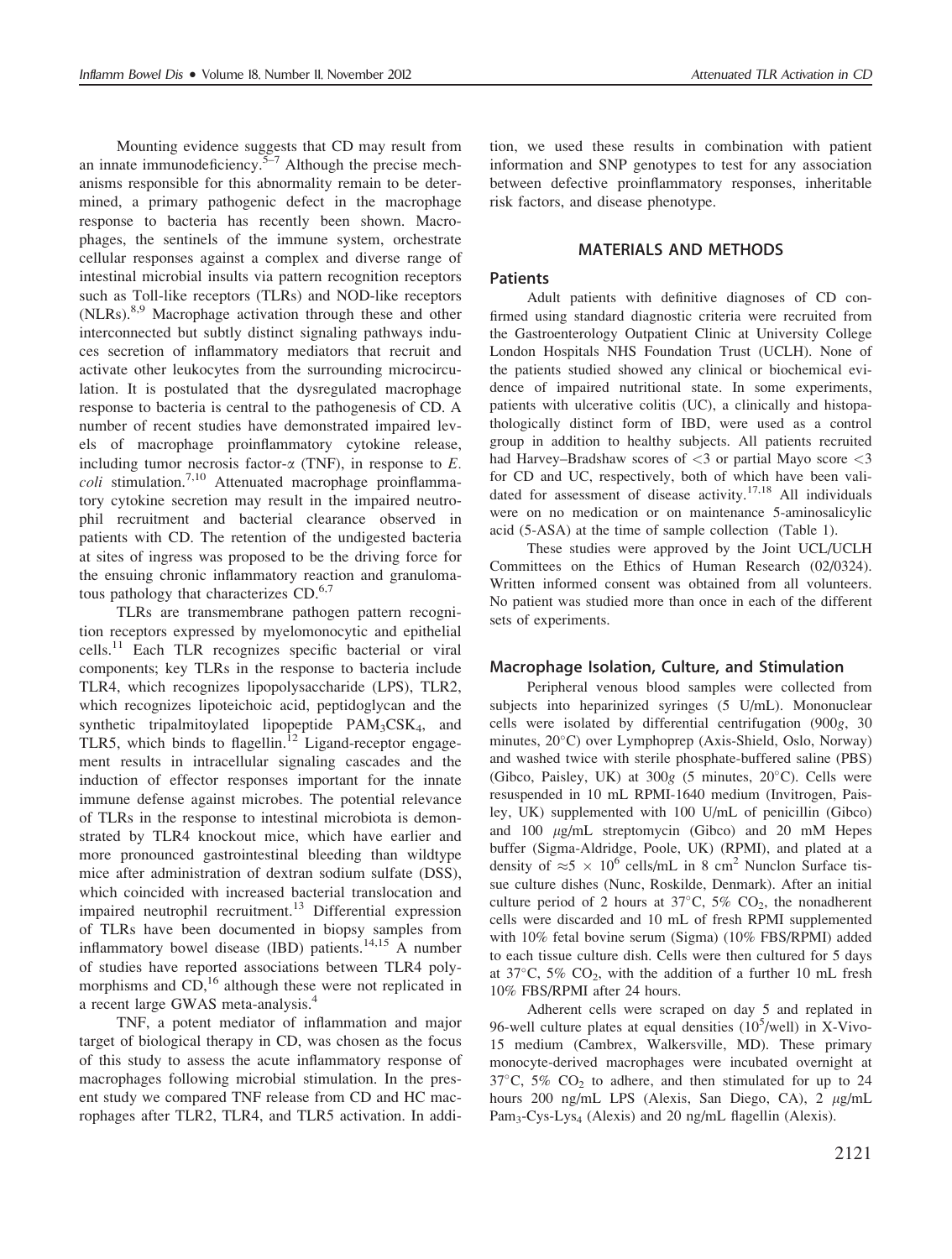|                        | HC    | CD             | UC    |
|------------------------|-------|----------------|-------|
| $\boldsymbol{n}$       | 41    | 101            | 47    |
| Gender (M:F)           | 21:20 | 37:64          | 24:23 |
| Mean age               | 32.8  | 41.6           | 44.5  |
| Age standard deviation | 9.93  | 15.3           | 15.9  |
| Age range              | 20-59 | 18-75          | 21-75 |
| <b>Smokers</b>         | 5     | 20             | 3     |
| Treatment              |       |                |       |
| No medication          |       | 25             |       |
| 5-ASA only             |       | 76             |       |
| Others                 |       | $\overline{0}$ |       |
| Disease location       |       |                |       |
| L1                     |       | 32             |       |
| L2                     |       | 44             |       |
| L <sub>3</sub>         |       | 24             |       |
| L4                     |       | 1              |       |
| Genotype information   | 36    | 97             |       |

Disease location was subdivided into ileal (L1), colonic (L2), ileocolonic (L3), and upper gastrointestinal (L4).

# TNF Release After TLR Stimulation

TNF release was measured using a cytotoxicity bioassay (obtained from Prof. B. Beutler, Scripps Institute, La Jolla, CA) as previously described.<sup>19</sup> Murine L929 fibroblast cells were grown in Dulbecco's modified Eagle's medium (DMEM; Gibco), supplemented with 10% FBS (Sigma), 100 U/mL of penicillin (Gibco), and  $100 \mu g/mL$  streptomycin (Gibco), at  $37^{\circ}$ C,  $5\%$  CO<sub>2</sub>. A confluent monolayer of murine L929 fibroblasts was trypsinized and resuspended to  $4 \times 10^5$  cells/mL in DMEM. L929 cells were seeded into 96-well flat-bottom tissue culture plates ( $4 \times 10^4$  cells/well) and incubated overnight at  $37^{\circ}$ C,  $5\%$  CO<sub>2</sub>. After overnight culture the medium was discarded, replaced by 50  $\mu$ L DMEM containing cycloheximide (0.04 mg/mL), and incubated for 20 minutes at  $37^{\circ}$ C, 5%  $CO<sub>2</sub>$ . Fifty  $\mu$ L of cell-free supernatant (diluted 1:50 in DMEM), collected from primary macrophages as described, was added to individual wells. Serially diluted recombinant human TNF (R&D Systems, Minneapolis, MN) (100-0 pg/mL) was used to determine the standard curve for the assay.

Cytokine release in culture supernatants was normalized for the numbers of viable cells in each well, ascertained with the MTT (3-[4,5-dimethylthiazol-2-yl]-2,5-diphenyl tetrozolium bromide, tetrazolium salt) assay (Boehringer Ingelheim, Berkshire, UK). Twenty  $\mu$ L of 2.5 ng/mL MTT was added to each well and incubated for 4 hours at  $37^{\circ}$ C,  $5\%$  CO<sub>2</sub>. Supernatants were carefully discarded and 100  $\mu$ L/well of lysis solution (90% isopropanol, 0.5% sodium dodecyl sulfate [SDS],  $0.04$  N HCl,  $10\%$  H<sub>2</sub>0) added to each well for 1 hour at room temperature. The absorbance was read at 570 nm using a microplate reader (Anthos Labtec Instruments, Salzburg, Austria).

# Purification of Total Genomic DNA

Peripheral venous blood samples were collected from subjects into heparinized syringes (5 U/mL) and genomic DNA prepared, using the QIAamp DNA blood Mini Kit (Qiagen, Hilden, Germany). Optical density readings were determined for  $OD_{260}/OD_{280}$  and  $OD_{260}/OD_{230}$  using a NanoDrop ND-1000 spectrophotometer (Fisher Scientific, Loughborough, UK) to assess protein and solvent contamination, respectively.

# SNP Genotyping

Genotyping for 34 CD-associated SNPs was performed using the iPLEX Gold Assay (Sequenom, San Diego, CA), shown in Supporting Table 1. The SNPs were selected based on the results of previous GWAS.<sup>3</sup> Assays for all SNPs were designed using the eXTEND suite and MassARRAY Assay Design software v. 3.1 (Sequenom). Amplification was conducted in a total volume of 5  $\mu$ L containing  $\approx 0.06-0.4$  ng genomic DNA, 100 nM of each PCR primer, 500  $\mu$ M of each dNTP,  $1.25 \times PCR$  buffer (Qiagen),  $1.625$  mM MgCl<sub>2</sub>, and 1U HotStar Taq (Qiagen). Reactions were heated to  $94^{\circ}$ C for 15 minutes followed by 45 cycles at  $94^{\circ}$ C for 20 seconds,  $56^{\circ}$ C for 30 seconds, and  $72^{\circ}$ C for 1 minute, then a final extension at  $72^{\circ}$ C for 3 minutes. Unincorporated dNTPs were shrimp alkaline phosphatase (SAP)-digested prior to iPLEX Gold allele specific extension with mass-modified ddNTPs using an iPLEX Gold reagent kit (Sequenom), in accordance with the manufacturer's instructions. Reaction extension primer concentrations were adjusted to between  $0.7-1.8$   $\mu$ M, dependent on primer mass. Extension products were desalted and dispensed onto a SpectroCHIP using a MassARRAY Nanodispenser prior to matrix-assisted laser desorption ionization time-of-flight (MALDI-TOF) analysis with a MassAR-RAY Analyzer Compact mass spectrometer. Genotypes were automatically assigned and manually confirmed using MassARRAY TyperAnalyzer software v. 4.0 (Sequenom). In a few cases the genotypes could not be assigned and these individuals were therefore excluded from the analysis.

# Statistical Analysis

All data are presented as mean  $\pm$  standard error of the mean (SEM). Statistical significance between groups was evaluated using a one-way analysis of variance (ANOVA) with Tukey posttest or an unpaired two-tailed Student's *t*-test when only two groups were compared. Mean differences were considered significant when  $P < 0.05$ . Correlation analysis was assessed using Pearson's correlation coefficient.

# RESULTS

# CD Macrophages Release Diminished TNF After TLR Stimulation

We first determined whether macrophage TNF secretion was defective after various TLR stimuli. Monocytederived macrophages were activated with the TLR ligands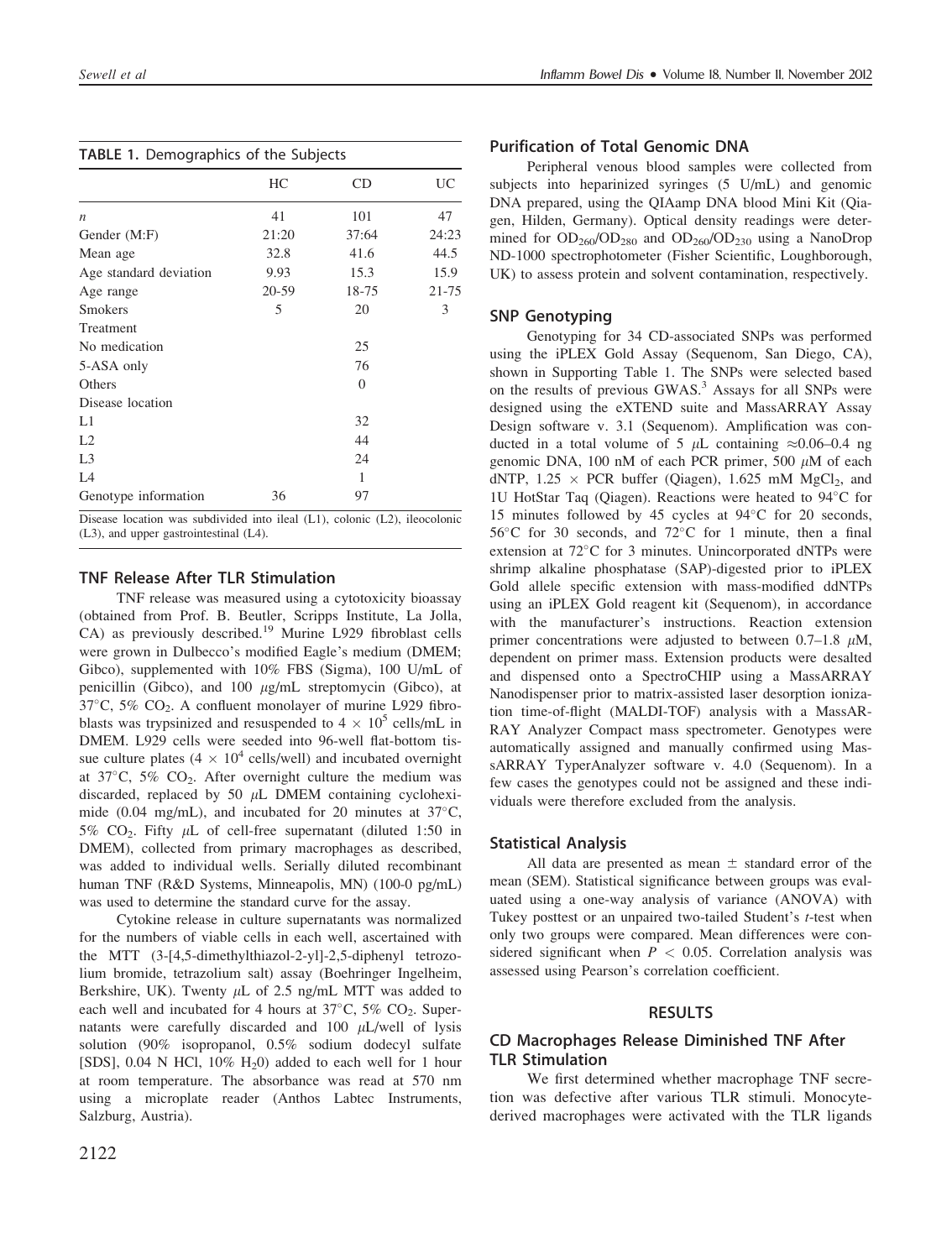

FIGURE 1. Macrophages from CD patients release attenuated TNF in response to TLR stimulation. Monocyte-derived macrophages stimulated for 6 hours with PAM<sub>3</sub>CSK<sub>4</sub> (PAM3), LPS, and flagellin, and TNF levels in supernatants were quantified using the TNF bioassay. (A) TLR2 response was measured in macrophages from HC ( $n = 41$ ) and CD ( $n = 101$ ) after PAM3 stimulation. (B) TLR4 response was measured in macrophages from HC ( $n = 38$ ) and CD ( $n = 87$ ) after LPS stimulation. (C) TLR5 response was measured in macrophages from HC ( $n = 13$ ) and CD ( $n = 28$ ) after flagellin stimulation. TNF levels from each subject are depicted with the mean value shown as a black horizontal bar with P-value. Data are shown on a logarithmic scale. [Color figure can be viewed in the online issue, which is available at wileyonlinelibrary.com.]

PAM<sub>3</sub>CSK<sub>4</sub> (HC  $n = 41$  and CD  $n = 101$ ), LPS (HC  $n =$ 33 and CD  $n = 83$ ), and flagellin (HC  $n = 13$  and CD  $n =$ 28). In all cases macrophages isolated from CD patients demonstrated grossly attenuated TNF secretion compared to control subjects (Fig. 1). TLR2 activation by PAM<sub>3</sub>CSK<sub>4</sub> resulted in macrophages from CD patients releasing TNF at levels which were equivalent to a 45% reduction compared to the control group ( $P = 4 \times 10^{-8}$ ). LPS exposure results in TLR4 activation and release of TNF from CD macrophages, and again this was significantly lower than the control group (32%,  $P = 2 \times 10^{-6}$ ). Similarly, TLR5 ligation by flagellin demonstrated attenuation in TNF release (48%,  $P = 0.003$ ). Reduced TNF secretion was not due to differences between CD and HC macrophage phenotype, reduced TLR expression, or abnormalities in receptor signaling and gene induction (Supporting Fig. 1).<sup>7</sup> These results provide evidence to support an altered macrophage immune response to microbial challenge in CD and show that the defect is not restricted to an individual receptor.

### Association Between Aberrant TNF Release and Disease Phenotype

It is now recognized that CD is a syndrome and can be divided into subtypes depending on disease phenotype, ileal (L1), colonic (L2), and ileocolonic (L3).<sup>20</sup> It was therefore of interest to subdivide our CD patients into phenotypic groups and compare the levels of TNF released after  $PAM_3CSK_4$  and LPS stimulation (Fig. 2). All three phenotypes demonstrated defective TNF secretion compared to HC after stimulation with either  $PAM_3CSK_4$  or LPS. Direct comparison between all three CD phenotypes revealed that L1 patients released higher TNF levels than L2 patients and this difference reached significance with LPS ( $P = 0.047$ ). Therefore, diminished TNF secretion is common to all three phenotypes and confirms our previous



FIGURE 2. Defective TNF release is common to all phenotypes. CD subjects were divided into three phenotypic subgroups based on disease location, including ileal (L1,  $n = 32$ ), colonic (L2,  $n = 44$ ), and ileocolonic (L3,  $n = 24$ ) involvement. (A) There were no significant differences in macrophage TNF release after TLR2 stimulation between disease phenotypes. (B) Macrophages from patients with colonic CD release significantly less TNF than ileal patients after TLR4 stimulation with LPS. Macrophages from all groups released significantly less TNF than the HC cohort in response to TLR2 and TLR4 stimulation. Results expressed as mean  $\pm$  SEM with P-value.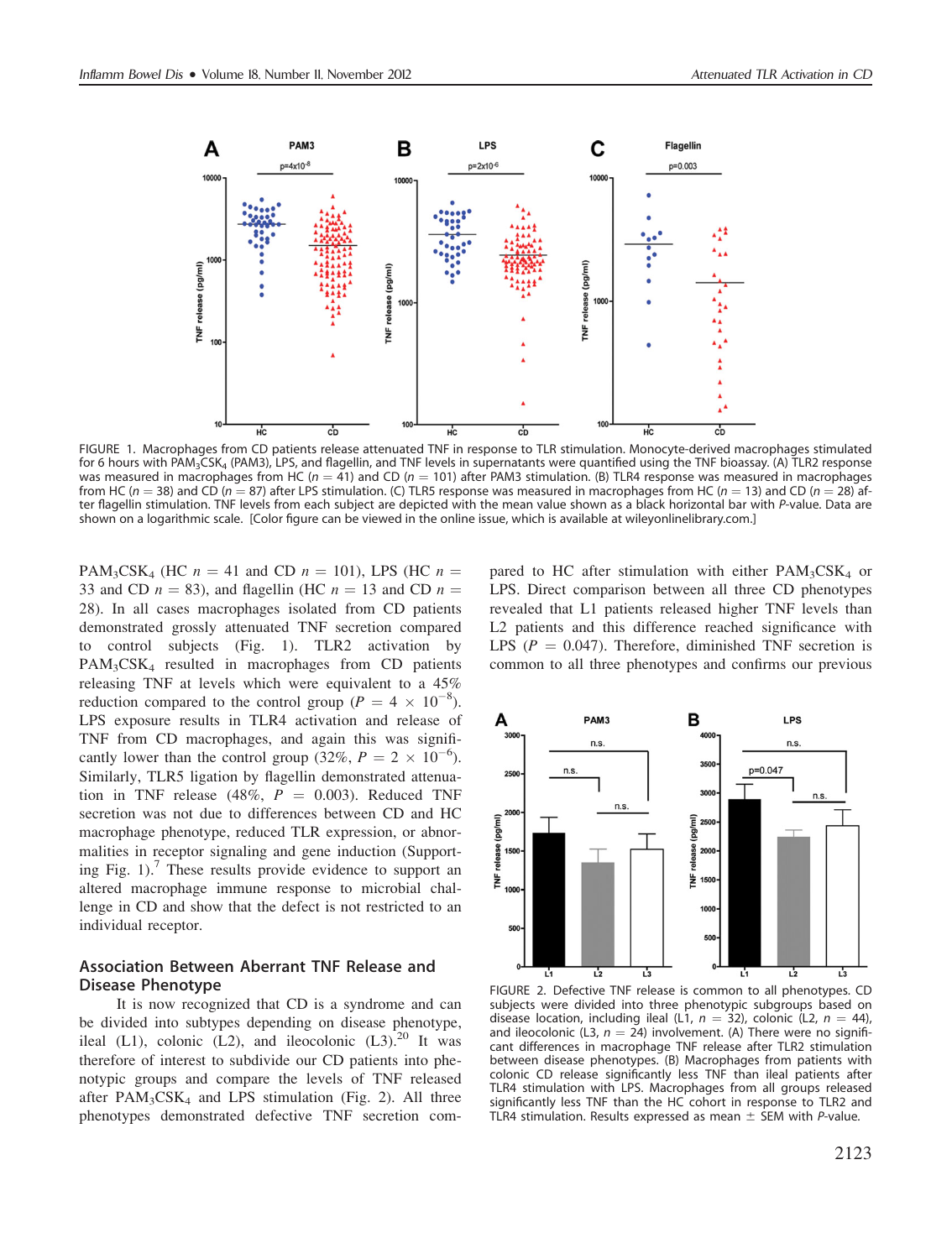

FIGURE 3. TNF secretion after TLR2 and TLR4 activation in relation to medical treatment, smoking, and gender. CD patients and where applicable HC were divided by (A) treatment (CD no-treatment  $n = 25$ , 5-ASA treatment  $n = 76$ ; HC  $n = 38$ ), (B) smoking (CD smoker  $n = 20$ , nonsmoker  $n = 81$ ), and (C) gender, (CD male [M]  $n = 37$ , female [F]  $n = 64$ ; HC male [M]  $n = 21$ , female [F]  $n = 20$ ). All results are expressed as mean  $\pm$  SEM with P-value.

findings demonstrating defective TNF release after E. coli stimulation in both ileal and colonic patients.

### Abnormal TNF Release Is Not Dependent on Prior Bowel Inflammation, Gender, Age, or Medication

We examined whether factors such as prior bowel inflammation, medication, smoking tobacco, age, and gender could have a confounding influence on macrophage TNF secretion in response to TLR agonists. No correlation was observed between age and TNF release after either PAM<sub>3</sub>CSK<sub>4</sub> ( $r^2 = 0.005$ ,  $P = 0.94$ ) or LPS ( $r^2 = 0.0164$ ,  $P = 0.24$ ) stimulation (Supporting Fig. 2). In addition, there was no association between current medication, smoking status, or gender (Fig. 3A–C). Interestingly, CD patients who smoked released TNF levels that were not significantly different from HC after LPS stimulation; however, the same individuals did demonstrate impaired TNF secretion after  $PAM_3CSK_4$  exposure ( $P = 0.002$ ).

In order to determine whether previous bowel inflammation could influence macrophage TNF release, patients with UC were investigated as an additional control cohort. Macrophages from UC subjects ( $n = 47$ ) released TNF at levels equivalent to HC, and significantly greater than CD patients after PAM<sub>3</sub>CSK<sub>4</sub> ( $P = 2 \times 10^{-6}$ ) and LPS stimulation ( $P = 3 \times 10^{-4}$ ) (Fig. 4).

These results demonstrate that the attenuated TNF release by CD macrophages is attributable to the disease and independent of previous bowel inflammation, use of 5- ASA medication, age, or gender. Smoking status seems to be more complex, with an apparent normal TNF release downstream of TLR4 in smokers coinciding with a defective TLR2 response. Further investigation will be necessary to determine the mechanism of these observations.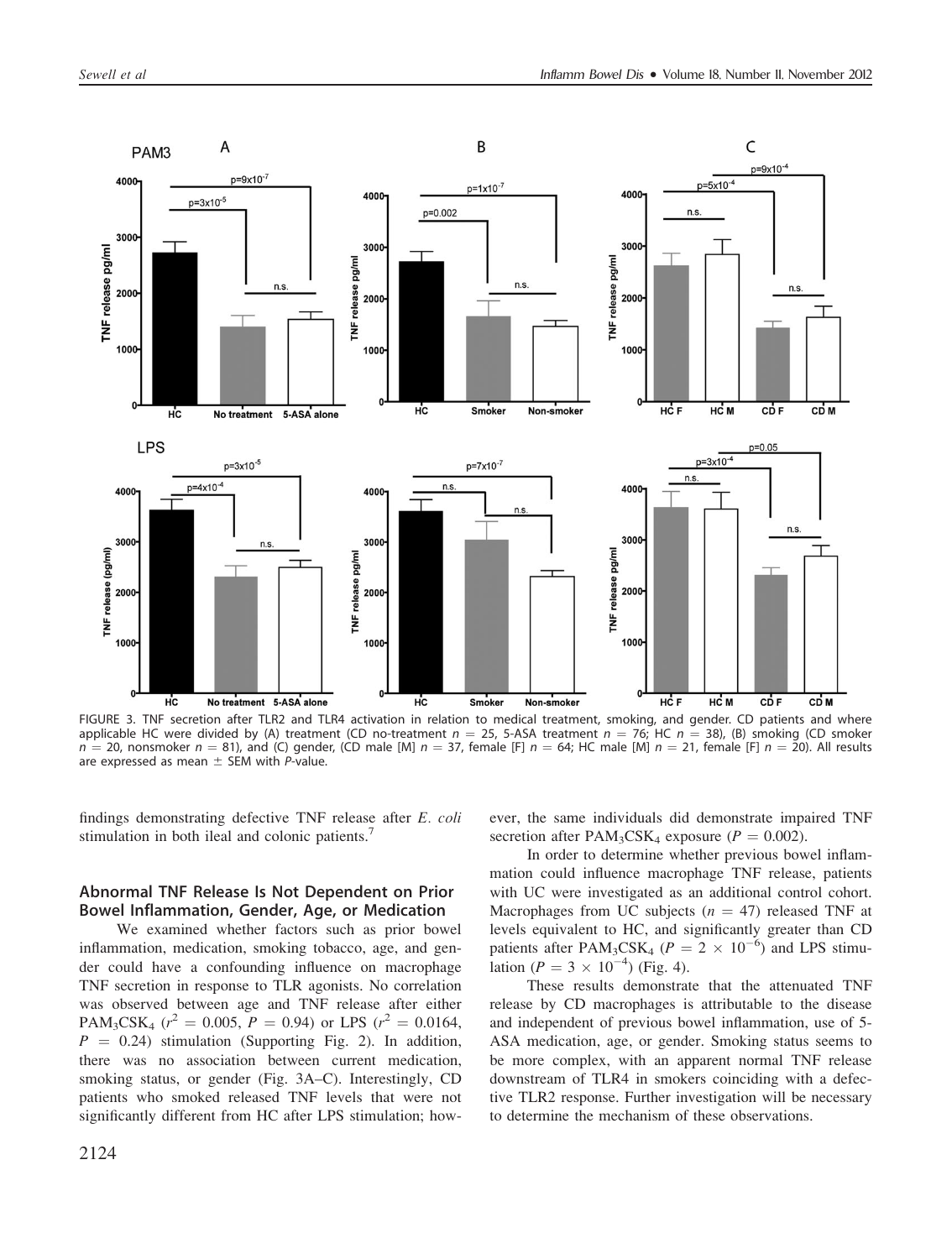

FIGURE 4. Macrophages from UC patients release normal levels of TNF in response to TLR stimulation. Supernatants from macrophages stimulated for 6 hours with PAM3 and LPS were tested for the levels of TNF released. (A) TLR2 response was measured in macrophages from HC ( $n = 41$ ), CD ( $n = 101$ ), and UC ( $n = 47$ ) after PAM3 stimulation. (B) TLR4 response was measured in macrophages from HC ( $n =$ 38), CD ( $n = 87$ ), and UC ( $n = 47$ ) after LPS stimulation. TNF levels from each subject are depicted with the mean value shown as a black horizontal bar with P-value. [Color figure can be viewed in the online issue, which is available at wileyonlinelibrary.com.]

## Diminished TNF Secretion Is Not Dependent on CD Susceptibility Polymorphisms

GWAS have identified over 70 loci that are associated with  $CD<sup>3,4</sup>$  In this study we looked for association between 34 SNPs strongly associated with CD and TNF secretion downstream of TLR2 (Fig. 5; Supporting Table 1). NOD2 is the strongest CD-associated gene identified to date, which encodes an intracellular sensor of muramyl dipeptide (MDP). The three CD-associated polymorphisms in NOD2 have been shown to result in defective pro- and antiinflammatory cytokine induction after stimulation with MDP.<sup>21</sup> We investigated the effect NOD2 polymorphisms had on TNF release downstream of TLR2 stimulation. Dividing our CD cohort into patients either homozygous or compound heterozygous ( $n = 5$ ), heterozygous ( $n = 16$ ), or wildtype ( $n = 71$ ) for NOD2 polymorphisms showed no significant effect on TNF release after  $PAM_3CSK_4$  stimulation (Fig. 5A). In addition, the attenuated TNF release was independent of polymorphisms in the autophagy-associated genes ATG16L1 and  $IRGM$  (Fig. 5B,C), and  $IL-23R$  (Fig. 5D). The other 28 SNPs tested also demonstrated no effect on TNF release in HC and CD cohorts (data not shown). The same findings were also evident after TLR4 stimulation (data not shown). HC who carry one NOD2 CD risk allele release levels of TNF equivalent to individuals with two wildtype alleles, whereas one individual with two risk alleles demonstrated attenuated TNF levels (Fig. 5E). Furthermore, the release of TNF from HC macrophages in response to  $PAM_3CSK_4$  did not differ significantly between wildtype, heterozygous, or homozygous individuals for ATG16L1, IRGM, or IL-23R CD-associated polymorphisms (Fig. 5F–H).

These results indicate that there is no detectable relationship between the highly significant susceptibility loci identified by GWAS and the defective release of TNF downstream of TLR activation, with the possible exception of NOD2, suggesting these could be independent events that coincide in patients with CD.

#### **DISCUSSION**

We present evidence demonstrating that macrophages from CD patients have attenuated TNF release downstream of multiple TLRs. This defect was evident in all three major CD phenotypes, and was not related to use of 5-ASA medication or previous bowel inflammation. The age and gender of the patient also had no effect on the levels of TNF released. The majority of susceptibility loci that have been identified by large-scale GWAS failed to demonstrate an influence on TNF release from macrophages after TLR activation. These results build on the growing body of work supporting a defective innate immune response in CD, but highlight our lack of mechanistic insight into the cause of this abnormality. The lack of association between impaired TNF release and GWAS risk alleles also reveals that while both coexist in CD, they are likely independent. Individuals who are more likely to develop CD may have inherent susceptibility plus a weak innate immune response.

CD is a complex disease comprising multiple stages and phenotypes. We recently demonstrated that CD patients clear bacteria less rapidly than control individuals, which was associated with delayed recruitment of neutrophils and defective macrophage function.<sup>7</sup> This led us to propose a ''three-stage'' model for CD pathogenesis—where mucosal damage and penetration of bacteria and other particulate matter from the bowel wall is followed by an impaired macrophage response and incomplete bacterial clearance. Subsequently, a compensatory adaptive immunological response develops, associated with chronic, granulomatous inflammation and an elevation in proinflammatory cytokines that is characteristic of the "active" phase of  $CD<sup>22</sup>$  Our findings here of defective TNF release by CD macrophages in response to TLR agonists is consistent with this model, given the prominent role of TNF in the acute inflammatory response, upregulation of vascular cellular adhesion molecules, $^{23}$  and resultant recruitment of neutrophils.

A role for deficient release of TNF in the pathogenesis of CD is supported by a number of in vivo studies. The effect of TNF blockade or deficiency in the DSS murine model of colitis is particularly instructive. Although antagonists of this cytokine are highly effective at ameliorating inflammation when given to mice with established colitis,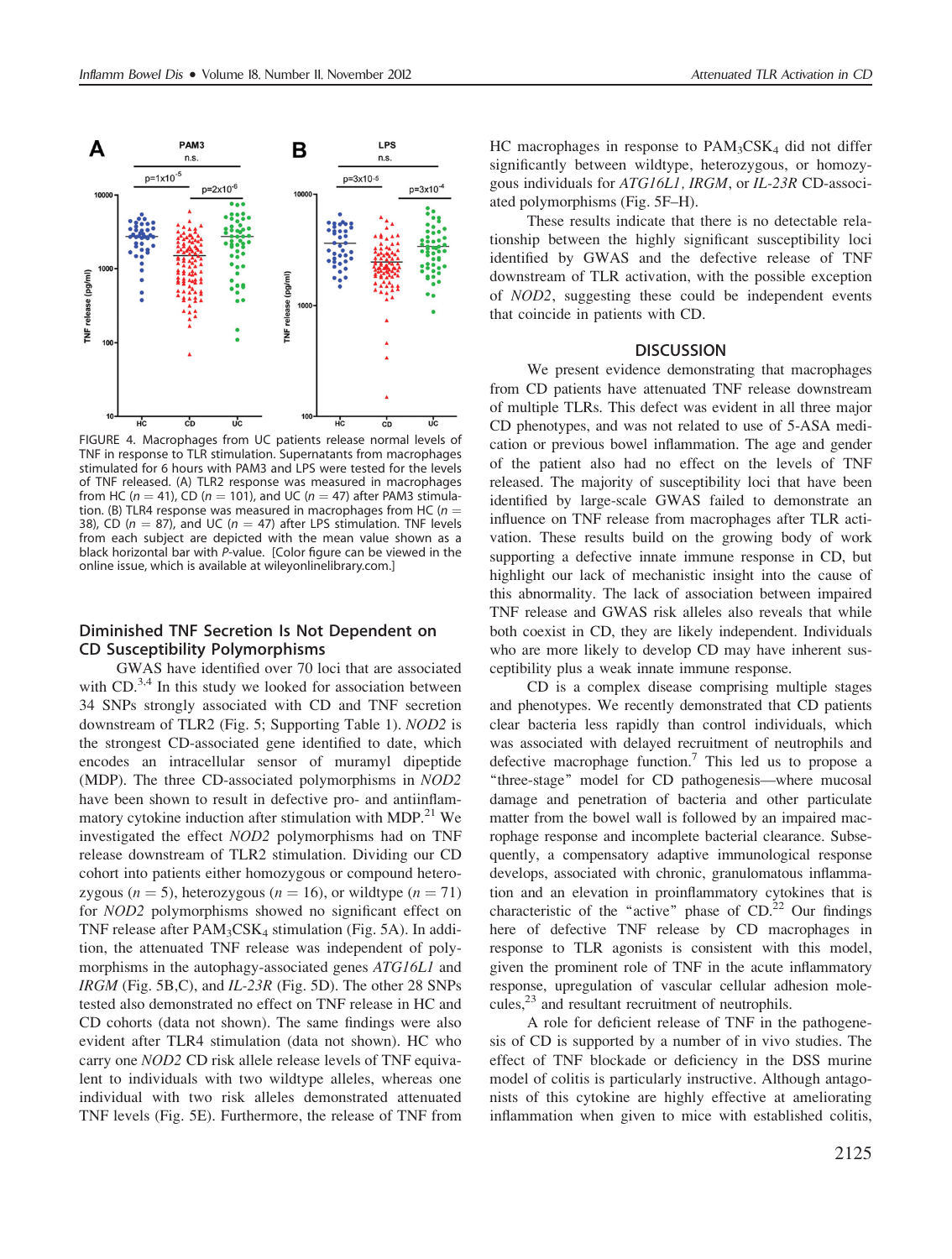

FIGURE 5. Relationship between TNF secretion after TLR2 activation and GWAS SNPs. Patients were typed for 34 SNPs associated with increased risk of developing CD and separated into homozygous nonrisk (black), heterozygous (gray), and homozygous risk (white) for (A) NOD2 (compound heterozygotes where grouped with homozygous risk), (B) IRGM, (C) ATG16L1, and (D) IL23R and the corresponding TNF levels after TLR2 activation shown. Corresponding results for the HC cohort are shown in (E–H). Results expressed as mean  $\pm$  SEM with P-value, value shown in each bar represents the number of individuals in each genotype.

animals with a genetic deficiency of TNF are more susceptible to acute colitis than wildtype animals, with a 60% 7-day mortality compared to  $0\%$  in control animals.<sup>24</sup> The dichotomous effects of this pivotal cytokine supports the concept of the ''phasic'' nature of CD pathogenesis and suggests that the same cytokines that have a deleterious effect during chronic inflammation may confer protection in the preceding acute inflammatory response. Polymorphisms associated with disease through GWAS are mainly markers of shared genetic regions that are present at increased frequency in individuals with disease. The biological roles these markers play remain largely unknown and to date a number of studies have been carried out on NOD2, IL23R, and ATG16L1 with contradictory results. *NOD2* polymorphisms are associated with impaired induction of proinflammatory cytokines in response to  $MDP<sub>1</sub><sup>21</sup>$  yet peripheral blood mononuclear cells from individuals with the ATG16L1 Thr300Ala CD-risk variant were recently reported to release increased levels of IL-1 $\beta$  after MDP stimulation,<sup>25</sup> and ATG16L1 deficient macrophages secrete increased IL-1 $\beta$  and IL-18 in response to  $LPS<sup>26</sup>$  In this study we looked for associations between CD susceptibility polymorphisms and the defective release of TNF from macrophages. Overall, the results suggest that the strongest associated polymorphisms play no major role in the reduced TNF levels associated with macrophages from CD patients. A possible exception is NOD2, as CD individuals and one HC individual tested demonstrated a trend toward attenuated TNF release in response to TLR2 stimulation compared to NOD2 wildtype individuals. Although studies conducted on macrophages from NOD2 knockout mice revealed normal TNF release in response to TLR2 activation with peptidoglycan, $27$  further studies will be required to clarify the role of NOD2 in the human macrophage TLR2 response.

The results further suggest that the molecular basis of abnormal proinflammatory cytokine secretion by CD macrophages has not yet been identified and additional studies are needed to account for this phenomenon. A number of